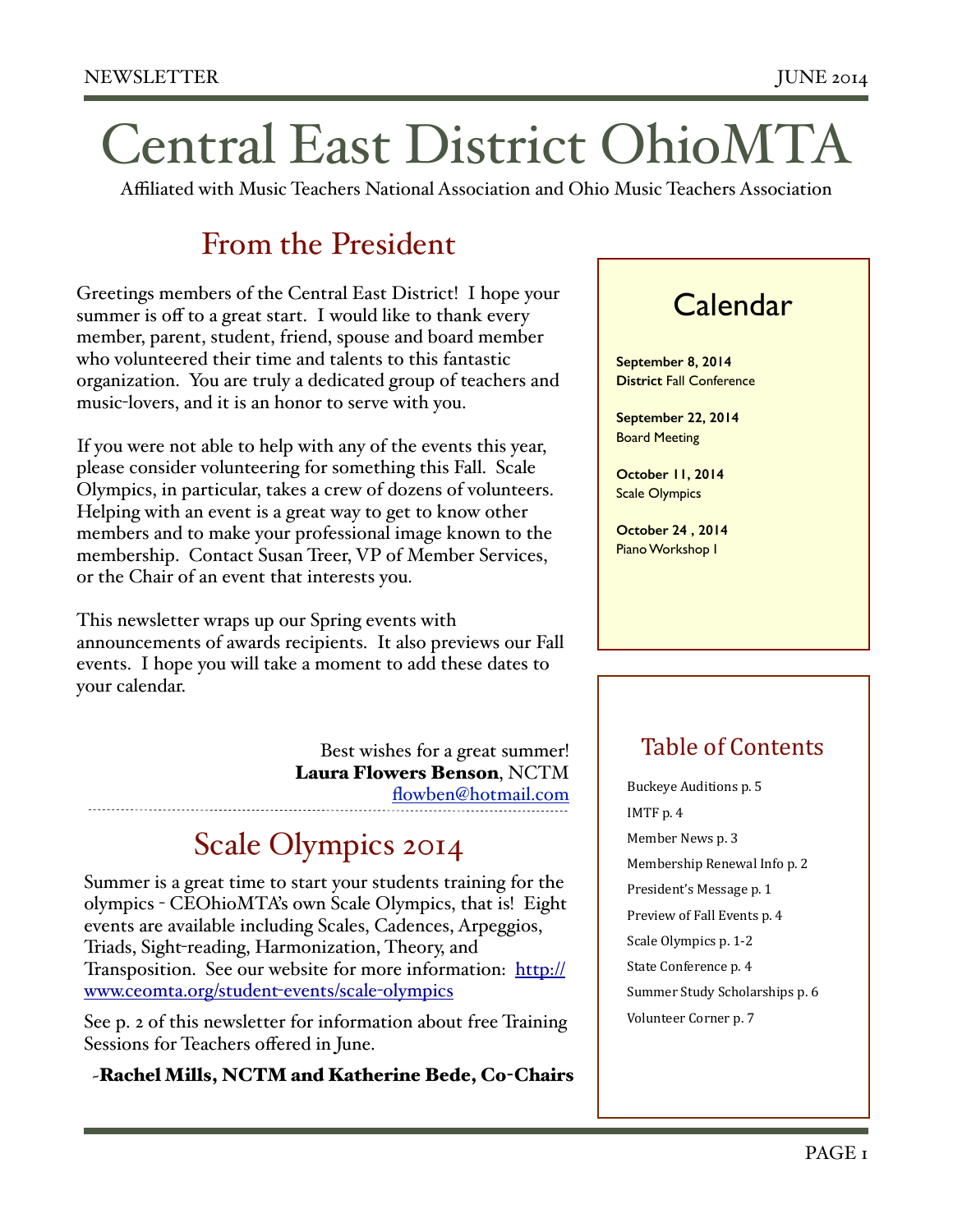### **SCALE OLYMPICS WORKSHOPS**

#### SCALES . CADENCES . ARPEGGIOS . TRIADS . SIGHT-READING . TRANSPOSITION . HARMONIZATION . THEORY

How do you prepare your students to enter all eight events? Are you curious about the judging guidelines for each event? Do you have questions about the lead sheet harmonization option? Are you new to OhioMTA and would like more information about this event? Find answers to your questions at these two workshops, FREE for OhioMTA members! You must register to participate.

#### **DATE**

Thursday, June 19, 2014 Registration Deadline: Friday, June 13, 2014

#### **TIMFS**

10:00-11:30am - General Information (Recital Hall) 11:45am-1:15pm – Lead Sheet Harmonization (Keyboard Lab)

#### **LOCATION**

#### Graves Piano & Organ Company 5798 Karl Road . Columbus, OH 43229

#### **Workshop #1: General Information about Scale Olympics**

Scale Olympics co-chairs Rachel Mills and Katherine Bede will answer your questions about this huge event. Other veteran teachers will be present to share tips, resources, and materials (books, worksheets, websites, apps, etc.) used to get organized and prepare students to enter each event. NEW: we will address the updates made to the Theory test guides and levels 6-8 score sheets for Scales, Cadences, Arpeggios and Triads. To learn more about Rachel Mills, visit RachelMillsPiano.com

#### **Workshop #2: Lead Sheet Harmonization**

Are you afraid of the Lead Sheet Harmonization track? Not sure what all those accompaniment styles mean, or how to have your students play them? Having trouble finding lead sheet harmonization material to train your students to be Olympians? Then you need to attend this hands-on workshop!

Cynthia Adams and Liz Atkinson will walk you through Levels 1-5 of this Scale Olympics event. They will demonstrate how to play the accompaniment styles successfully - by level - with an emphasis on how the judges score student performance. You will be given supplemental materials for levels 1-5 that your students can use to practice and prepare for this event.

This workshop is not designed for teachers to learn the fundamentals of harmonization. It is designed to help teachers succeed in programming this event for their students.

To learn more about Cynthia Adams, visit CynthiaAdamsPianoStudio.com To learn more about Liz Atkinson, visit TheAtkinsonPianoStudio.musicteachershelper.com

#### Space is limited for the lead sheet harmonization workshop. Registration is first come, first served.

#### To register, contact Rachel Mills at rmauri47@gmail.com

You may attend one or both workshops - please specify which workshop(s) you would like to attend. Once you register, you will receive an e-mail confirmation and a link to a survey that will help us learn more about your Scale Olympics needs.

#### **Location: Keyboard Lab**

**Location: Recital Hall**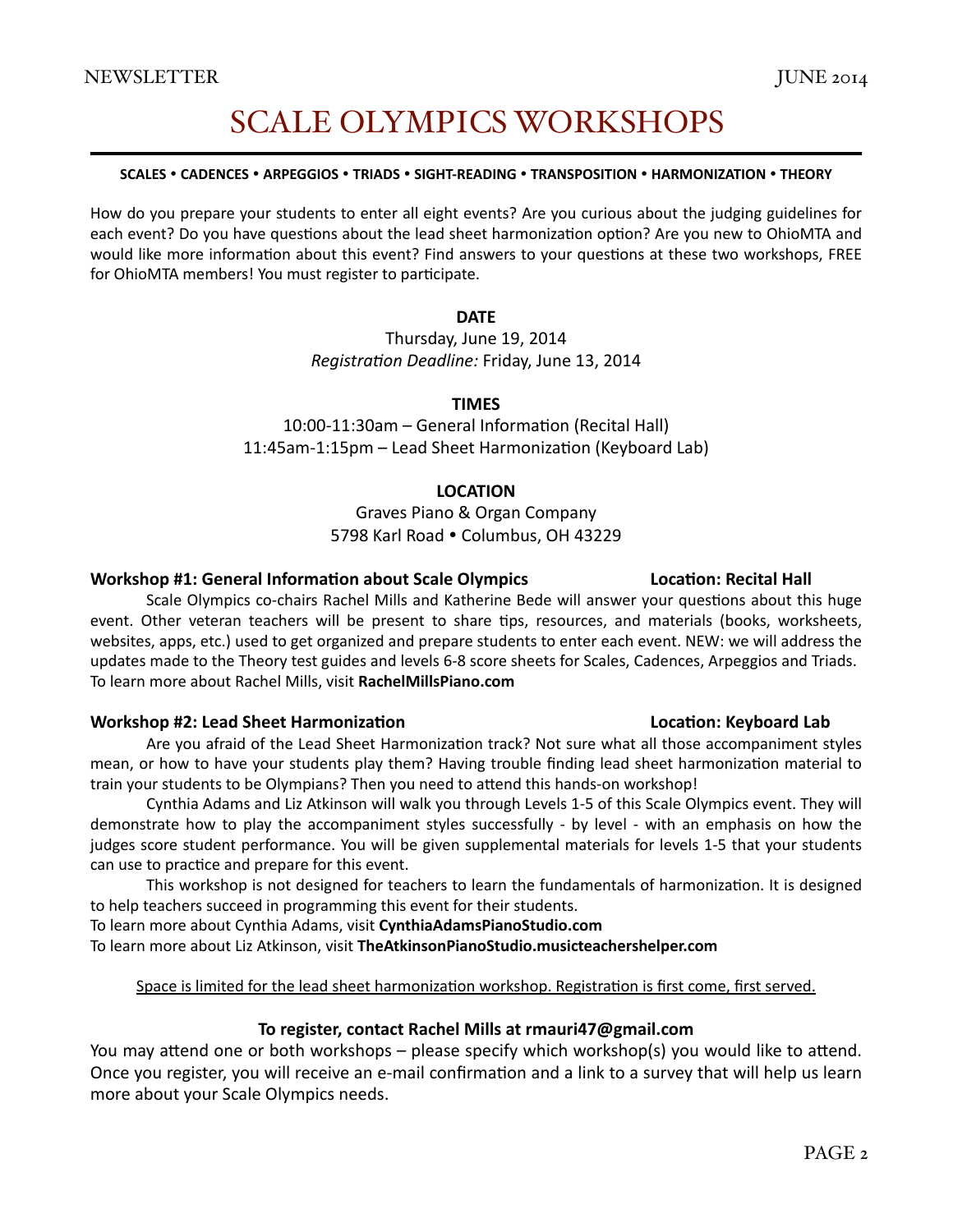#### MEMBER NEWS

# Certified Teacher of the Year



Melissa Robol, NCTM received the Certified Teacher of the Year Award during the Annual Business meeting in April. Pictured with Certification Chair Carol Rein, NCTM.

# Renew Your Membership

You can renew online at www.mtna.org or submit the renew form you received via U.S. mail. Please double-check all information when renewing to insure that the district directory lists your current address, phone number,email address and teacher information. You must renew no later than **June 30 to be listed in the 2014-2015 directory**. If you have questions, contact Susan Treer, Membership Chairman caribou06@sbcglobal.net or 614-316-1019.

- Susan Treer, Membership Chair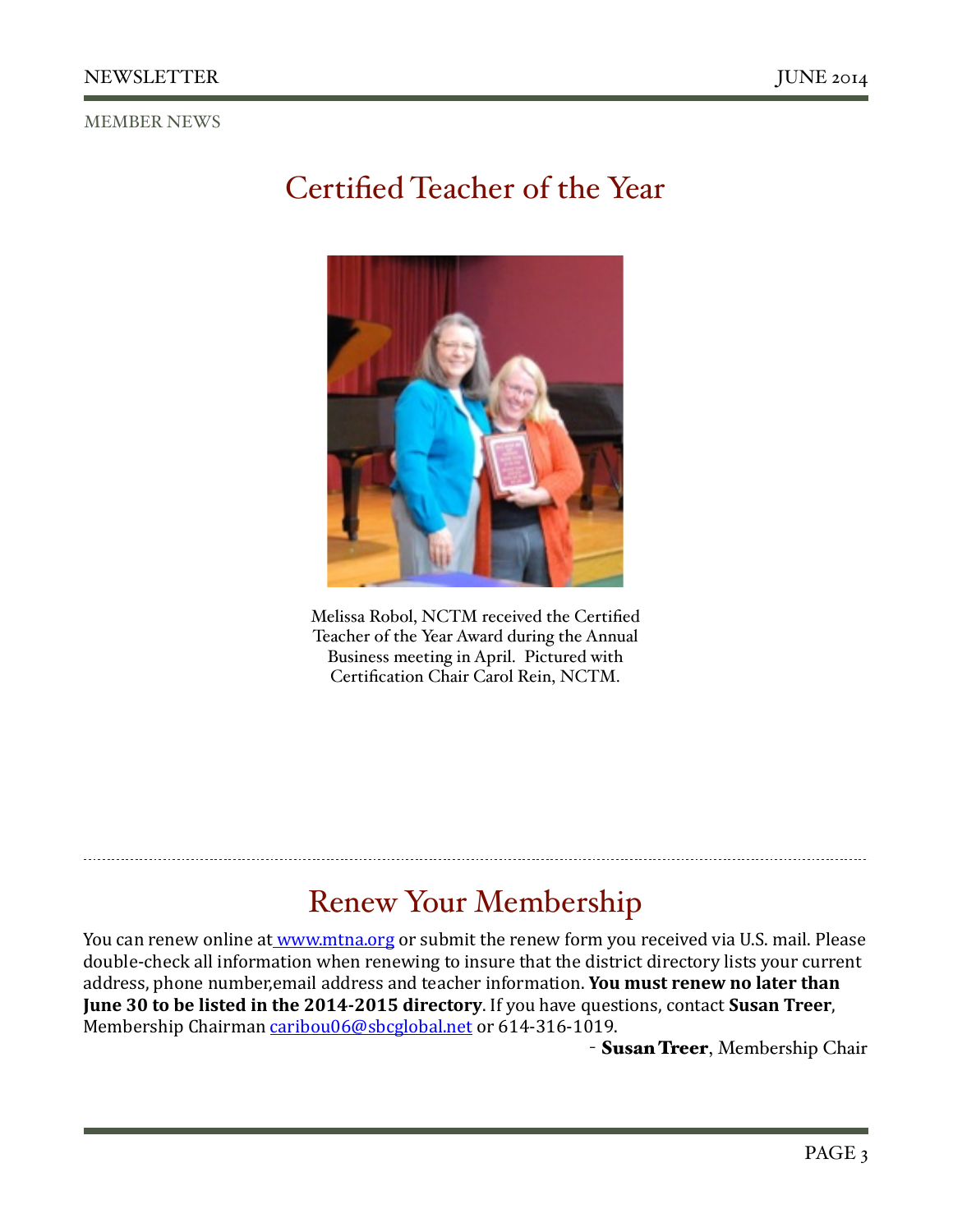### EXCITING NEW ACTIVITIES FOR TEACHERS COMING THIS FALL Previews of Fall Activities

The Teacher Activities Team is planning some engaging activities for 2014-15. Don't miss the Fall Conference, 9:30 a.m. on Monday, September 8, 2014 at Graves. Besides presenting a speaker on a topic of interest to teachers of all music areas, we will highlight CEOhioMTA activities for the year and spend some time socializing and getting acquainted with members of our district. Mark your calendar NOW. The conference will be a great way to kick off your teaching year and to hear about CEOhioMTA activities for yourself and your students.

We are thrilled to announce that well known pianist and teacher, Marvin Blickenstaff will present our first Piano Workshop. Those of us who have heard Mr. Blickenstaff have learned much from his wisdom and are looking forward to his appearance

on Friday, October 24, 2014 at Graves. You won't regret coming to this workshop! Thanks to Gulimina Mahamuti for contacting this great clinician. Invite your friends!

Holly Huber, new chairman for IMTF, will be offering a forum on Imagery in Teaching and Jacqueline Stevanus will again be organizing some wonderful opportunities for String Teachers.

As soon as your new directory arrives, check for these offerings, MARK YOUR CALENDARS and plan to attend. Taking part in CEOhioMTA Teacher Activities is a great way to stay energized and to avoid burn-out!

#### - Sharon Walton, NCTM Vice-President for Teacher Activities

IMTF - Imagery in Teaching

As music teachers, we may find ourselves talking too much during lessons. Sometimes using verbal or spatial imagery in our teaching can help our students understand and learn a lot through a few carefully chosen words. We'll be discussing the use of imagery in teaching at our first fall IMTF, Friday, November 7, 10-11:30am. We hope you will join us for a presentation by Laura Benson, NCTM and open floor discussion about the imagery you use with your students. Bring your thoughts and ideas!

~Holly Huber

### STATE CONFERENCE

*[Dr. Louis Nagel](http://nebula.wsimg.com/221791767e70aec0021d6d1d45afe271?AccessKeyId=47F99DFE98C2366E8761&disposition=0&alloworigin=1), Conference Artist Julie Jaff[ee Nagel](http://nebula.wsimg.com/20165e7d9dac1df56868389b52327b8a?AccessKeyId=47F99DFE98C2366E8761&disposition=0&alloworigin=1), Featured Presenter*

> *October 16-18, 2014* Wilmington College

Look for details on the State website at [www.ohiomta.org.](http://www.ohiomta.org)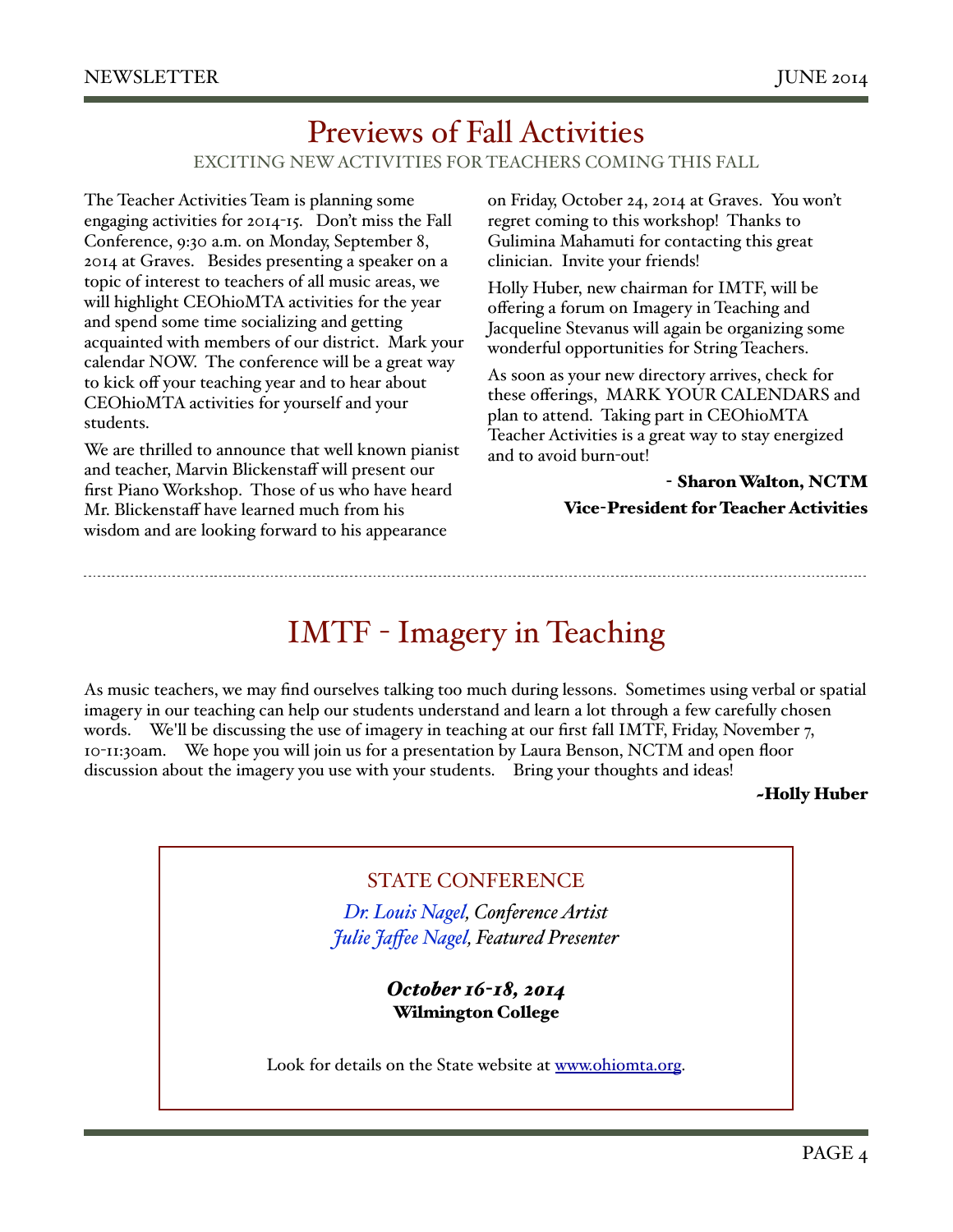# **BUCKEYE AUDITIONS**

The Buckeye Auditions 2014 for Central East District were held on Saturday, April 19, 2014, at Otterbein University in the Battelle Fine Arts Center. There were a total of 29 participants in 6 categories: 8 Elementary Piano, 7 Junior Piano, 7 Senior Piano, 3 Junior Strings, 3 Senior Strings, 1 Senior Voice. The judges were: Jerry Wong, JoAnn Koh-Baker and Solungga Fang-Tzu Liu for the Piano Division; Kia-Hui Tan and Cora Kuyvenhoven for the Strings / Voice Divisions. The level of competition was high again this year and the judges were impressed by the quality of playing by the contestants. Below is a list of all the award recipients, including the teachers. The winners of this district level competition will go on to compete in the State Finals on Saturday, June 14, 2014, at Malone University, Canton, OH. We wish them all the best!

> **Respectfully submitted,** Dr. Sally Sansbury **Buckeye Auditions District Chair**

**Elementary Piano** Winner: Alex VanBibber Alternate: Abhik Mazumder Honorable Mention: Abhijit R Devalapura

Junior Piano Winner: Minjue Wu Alternate: Chloe Shang Honorable Mention: Jade Siebert

Senior Piano Winner: Alexandra Neverov Alternate: Wooju Lee Honorable Mention: Katharine Guan

**Junior Strings** Winner: Daniel Woo Honorable Mention: Christine Shih Honorable Mention: Adryan Rojas

**Senior Strings** Winner: Jason Ng Alternate: Andrew Zhang

Senior Voice Winner: Emily Rose Perry Teacher: Mary Craig Powell Teacher: Suzanne Newcomb Teacher: Kathleen Sadoff

Teacher: Nina Polonsky Teacher: Mary Craig Powell **Teacher: Mary Craig Powell** 

Teacher: Nina Polonsky Teacher: Vivian Ripley **Teacher: Mary Craig Powell** 

Teacher: Ginny Christopherson Teacher: David Niwa Teacher: Jim McCullough

Teacher: Mary Davis Fetherston Teacher: Leonid Polonsky

Teacher: Yvonne Shapiro-Mazo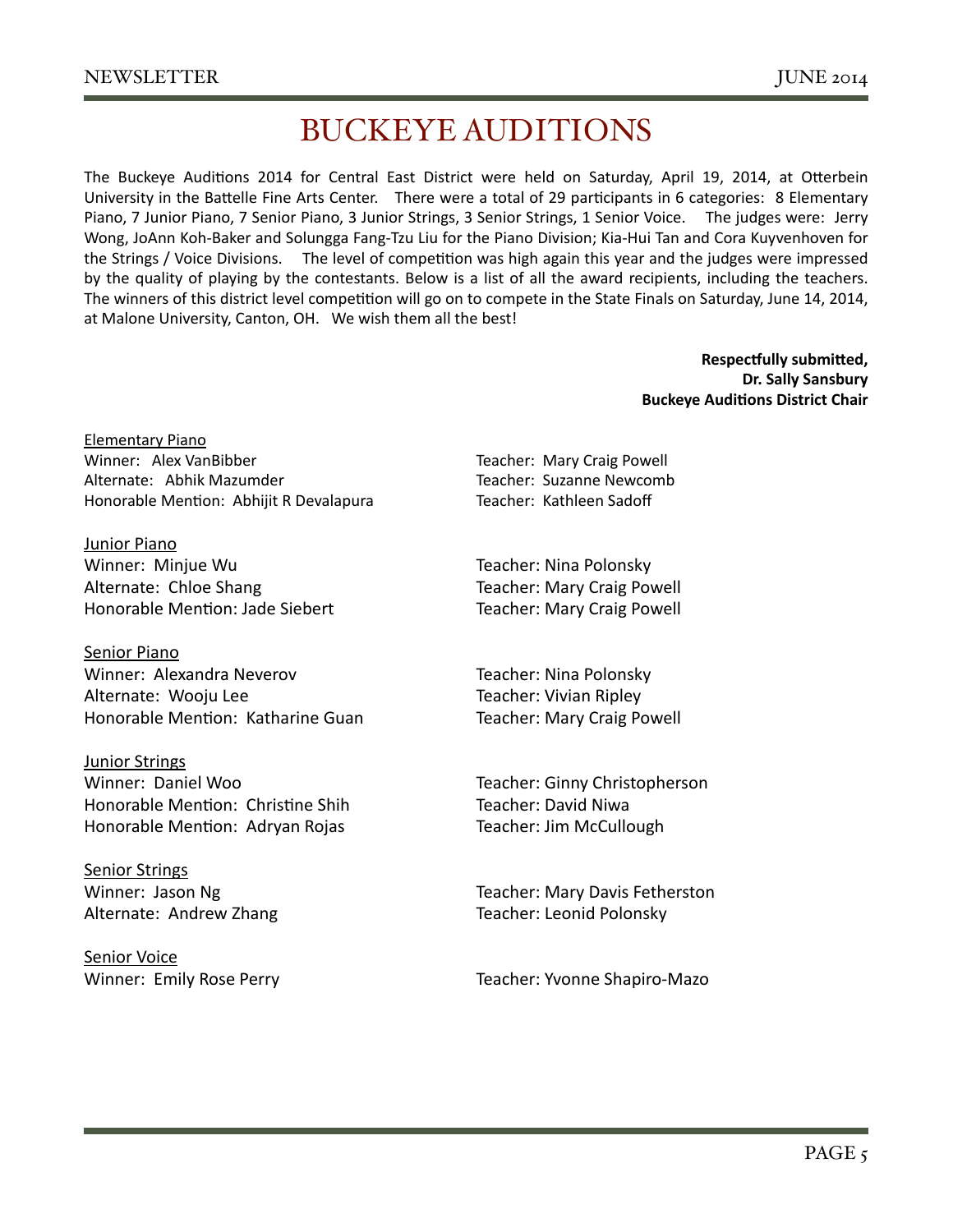# Summer Study Scholarship Competition Winners

| <b>NAME</b>                | <b>INSTR.</b>   | <b>AWARD</b>                                               | <b>AMOUNT</b> | <b>TEACHER</b>    |
|----------------------------|-----------------|------------------------------------------------------------|---------------|-------------------|
| Alexandra Neverov          | piano           | <b>OhioMTA Graduating Senior</b>                           | \$700.00      | Nina Polonsky     |
| Alexander Van Bibber       | piano           | OhioMTA MEMORIAL AWARD<br>(In memory of Jeanne Harrington) | \$400.00      | Mary Craig Powell |
| Abijit Devalapura          | piano           | <b>OhioMTA</b>                                             | \$300.00      | Kathleen Sadoff   |
| Mia Siebert                | viola           | <b>OhioMTA</b>                                             | \$300.00      | Hengwei Ma        |
| Katherine Guan             | piano           | Piano Technicians Guild                                    | \$250.00      | Mary Craig Powell |
| Michael Qi                 | piano           | <b>OhioMTA</b>                                             | \$250.00      | Kathleen Sadoff   |
| Haewon Lee                 | piano           | <b>OhioMTA</b>                                             | \$250.00      | Susan Frost       |
| Alan Ding                  | piano           | <b>OhioMTA</b>                                             | \$200.00      | Nina Polonsky     |
| Claire Li                  | violin          | <b>OhioMTA</b>                                             | \$200.00      | Anna Svirsky      |
| Annie Marazita             | piano           | <b>OhioMTA</b>                                             | \$200.00      | Melissa Robol     |
| Emily Chen                 | violin          | OhioMTA                                                    | \$200.00      | Anna Svirsky      |
| Kelley Long                | piano           | OhioMTA                                                    | \$200.00      | Kathleen Sadoff   |
| Alexandra Proca            | piano           | Music-Go-Round                                             | \$150.00      | Susan Frost       |
| Samuel Deng                | violin          | The Loft Violin Shop                                       | \$150.00      | Anna Svirsky      |
| <b>Michael David Clark</b> | viola/<br>piano | The Loft Violin Shop                                       | \$150.00      | Melissa Robol     |
| Mingqi Cai                 | piano           | <b>Columbus Piano Leasing</b>                              | \$100.00      | Nina Polonsky     |